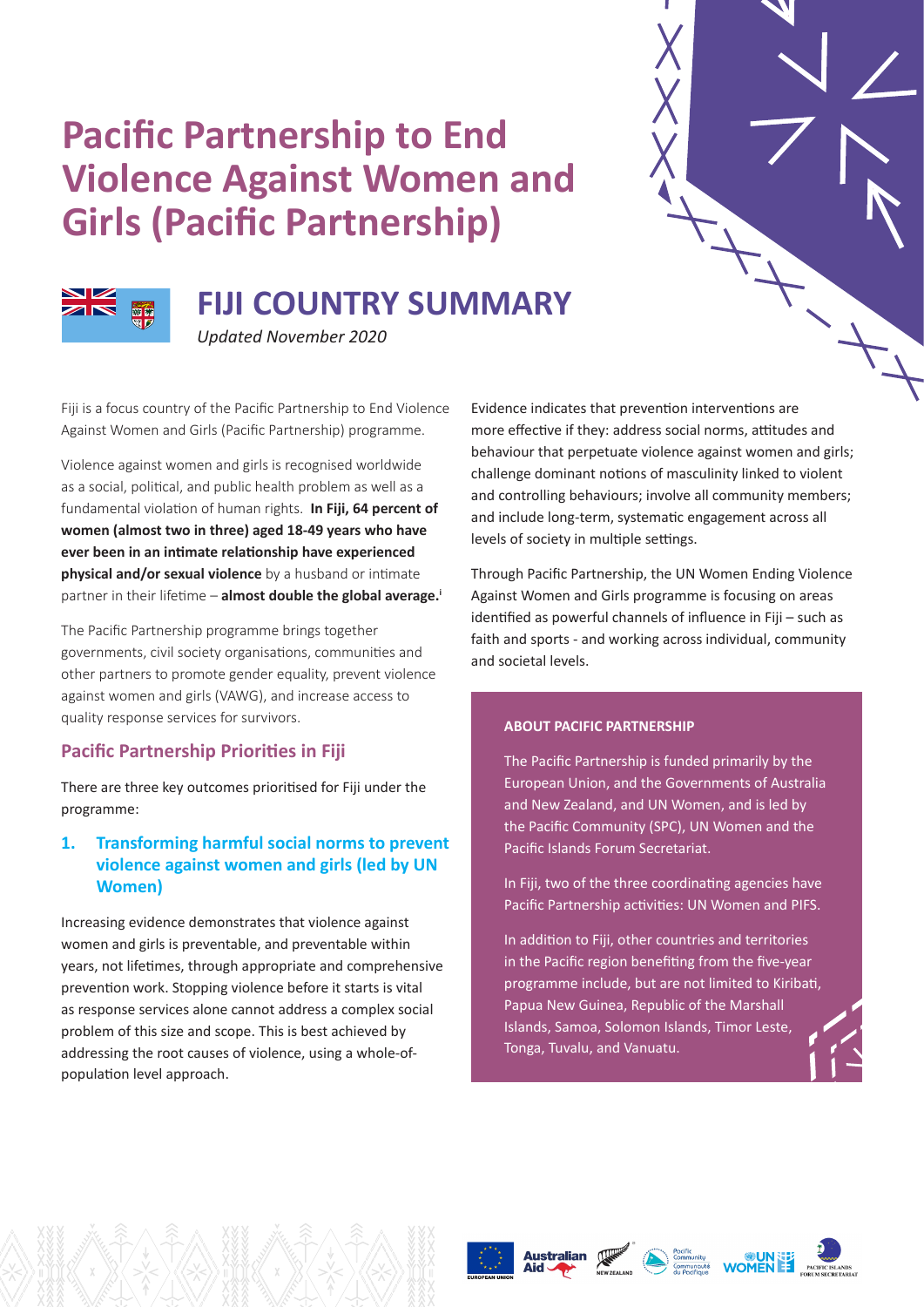

## **2020-2021 prevention initiatives supported by UN Women include:**

**Using a whole-of-government and community approach to prevent violence against women and girls** 

**• Fiji National Action Plan to Prevent VAWG:** Supporting the Government of Fiji's Ministry of Women, Children and Poverty Alleviation to develop a National Action Plan (NAP) to Prevent Violence Against Women and Girls (2021-2026), making Fiji the first Pacific Island Country, and one of the only two countries globally along with Australia, to have a whole-of-government and whole-of-community, evidencebased, measurable, inclusive plan with an emphasis on stopping violence before it starts. It will focus on preventing the most prevalent forms of violence against women and girls in Fiji - domestic violence/intimate partner violence and sexual violence against women and girls. The NAP is engaging 13 key sectors in the development process including the priority settings of education, youth and sports; faith-based institutions and groups; and traditional institutions and entities (such as the Ministry of I-Taukei Affairs). It will set out short, medium, and long-term measures to prevent violence against women and girls by challenging its underlying root causes, and influence social norms, promote community leadership and set a much stronger culture of equal and respectful relationships between women and men.

## **Using a whole-of-community, nation and region approach to prevention through faith and sports**

- **• Community (faith):** Partnering with the **House of Sarah (HOS)** to adapt, develop and trial an innovative, Fijispecific faith-based community programme to prevent violence against women and girls across three Anglican communities at Saint Mark's in Newtown (Nasinu), Saint Michael & All Angels in Matata (Lami) and Wailoku (Suva). HOS's *Preventing Violence in Fiji's Faith Settings (PVFFS)*  project uses faith-based approaches and religious teachings to engage with church leaders and community members to encourage gender equality and stop violence against women and girls, which is often accepted as a social norm in Fijian society. This project is co-funded by the Fiji Women's Fund.
- **• National and regional (faith):** Supporting **faith leaders' advocacy initiatives** to prevent violence against women and girls with the House of Sarah, the Pacific Conference of Churches and key Fiji interfaith leaders, through the

national *One Voice Campaign.* One Voiceis a national multi-media campaign aired during the 16 Days of Activism Against Gender-Based Violence Campaign, where Christian, Hindu, Muslim, and Sikh leaders publicly speak out against violence against women and girls, in videos and documentaries that are aired at cinemas, on television, and circulated on social media. On International Women's Day in 2020, the campaign expanded to include Tonga. The House of Sarah together with the Pacific Conference of Churches worked with the Tongan Council of Churches to make this possible.

**2**

- **• Regional (faith):** Partnering with the Pacific Conference of Churches (PCC) on the *'Just and Safe Pacific Communities of Women and Men'* programme. This programme aims to contribute to the attainment of safe, inclusive and violence free faith communities in the Pacific, by preventing and responding to violence against women and girls, using strategic, collaborative and innovative approaches with religious leaders and faith communities across 18 Pacific Islands. The programme is advancing a faith-based approach tailored to Pacific faith culture and context to address violence against women and girls at regional and national levels through PCC's 31 Member Christian Churches and 9 council of Churches across the region. This includes a regional mapping of faith-based responses to violence against women and children, gender equality and child protection; establishment of systems for Member Churches to monitor and report on performance of their commitments to prevent violence against women and children; development and implementation of a Safe Church Policy (Zero Tolerance of Violence Against Women and Children in Church Communities) and Code of Conduct; and the development and roll out of a Pacific regional faithbased strategy to prevent violence against women and girls.
- **• Community (rugby):** Partnering with Oceania Rugby to design and implement the Get into Rugby PLUS programme to address violence against women and girls through sport as a tool to promote positive gender equitable norms. attitudes and behaviours. Building on World Rugby's Get Into Rugby development programme, it uses a safe playing environment and a **life skills component delivered by rugby coaches to support young people aged 10-14 years in 13 schools** in a process of critical thinking and reflection around issues of gender, power relationships and healthy, respectful relationships all built around the rugby values of integrity, solidarity, respect, discipline and passion. It is implemented in partnership with Fiji Rugby Union, with





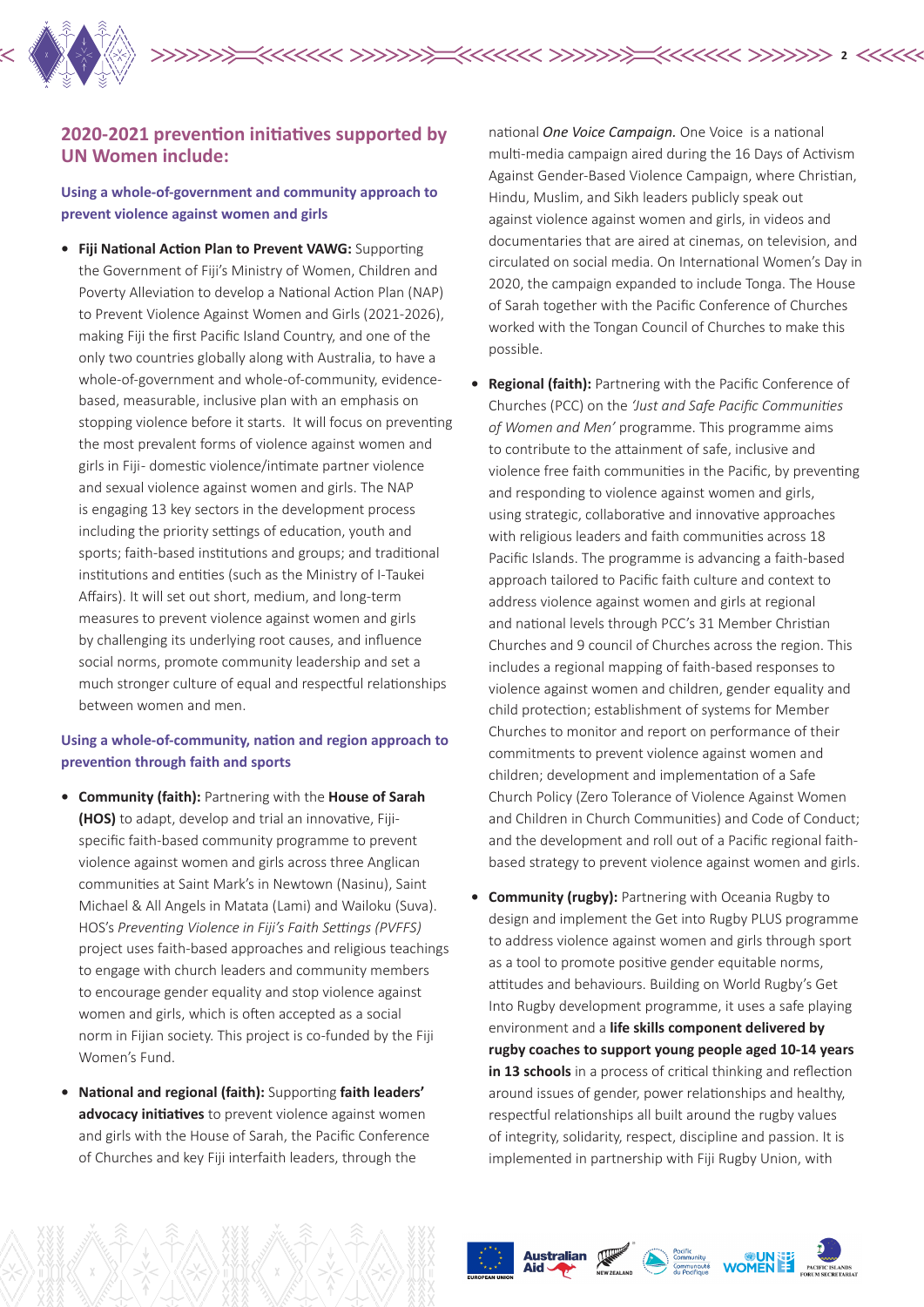the Fiji Women's Crisis Centre, UN Women and ChildFund Australia providing technical assistance.

**• National and regional (rugby):** Oceania Rugby and UN Women are **advancing social norms campaigning through national sporting events,** with campaign messaging that is gender transformative, promoting equality, zero tolerance of violence, and women's safe and equal participation in sports. During one of the most important regional sport events - the Oceania Sevens Tournament in November 2019, 83 percent of spectators surveyed had seen or heard the campaign messages on the importance of equal participation of women and men in rugby; and 80 percent had seen or heard the term 'Equal Playing Field', which was the key gender-equality related message used in all the media promotions, as well as the hashtag used in social media promotions. Eighty percent believed that rugby is for all genders, while 89 percent said they would support a woman to play rugby. Spectator surveys like these are key to gauge how advocacy and behaviour change messages are tracking with target audiences and if adjustments needed to be made. Also part of the Oceania 7s Communications and Advocacy campaign were gender equality related media releases, social media posts (which included interviews and video footage of women players), signage, associated events and advocacy moments, development by Oceania Rugby, with support from UN Women. These all contributed to the high positive visibility of women in rugby at the tournament and promoted gender equality.

#### **Strengthening evidence to prevent violence against women and girls in the Pacific**

- **• Rugby:** Undertaking research in partnership with Oceania Rugby to **understand the connections between gender inequality, violence against women and girls and sports**  participation in rugby and netball across two programme countries: **Fiji and Samoa.** This research aims to contribute to the body of knowledge around how to make the field of sports, safe, fair, and accessible to women and girls across Pacific Island nations. It also aims to influence policy and practice of the sport sector to improve safe and equal access to sports; inform programme design to change social norms; and influence and convene organisations nationally and regionally to guide advocacy, social marketing and communication campaigns on preventing violence against women and girls and promoting gender equality.
- **• Community of Practice to promote knowledge sharing and coordination:** Linking Fijian partners to a Pacific

regional Community of Practice to strengthen coordination and build a collaborative and supportive communities of practice across the region, in partnership with other key agencies and networks working in this space. This supports and encourages knowledge sharing of social norms and primary prevention programming, including 'what works' to end violence against women and girls in Fiji and the Pacific.

#### **Capacity strengthening and technical support**

**3**

• The **UN Women Ending Violence Against Women and Girls Technical Hub** provides wraparound technical support to national and regional partners in Fiji to ensure the highest quality programming; increased understanding of evidencebased approaches to prevention informed by Pacific and global evidence and practice; and the development of a sustainable cadre of experts on violence against women and girls prevention and response in Fiji and the Pacific region.

## **2. Improving access to quality, essential services for survivors of gender-based violence (led by UN Women)**

The programme advances international best practice, adapted to the Pacific context, to strengthen quality and access to essential services for survivors of gender-based violence. Under this area of work, UN Women provides technical support and funding to improve the overall governance and coordination of essential services (such as health, police and justice, social services) and technical and financial support to improve social services. This involves work with local frontline service providers to strengthen access to, and quality of social services for survivors, including but not limited to: strengthening disability inclusive services; adapting services to meet the needs of women and girls with diverse sexual orientation, gender identity and expression and sex characteristics (SOGISEC)<sup>ii</sup>; improving gender-based violence counselling and shelter responses; and supporting innovative models to increase access for women and girls in remote and hard to reach locations.

#### **2020-2021 initiatives supported by UN Women include:**

#### **Supporting national coordination mechanisms and development of minimum standards**

• Supporting Ministry of Women, Children and Poverty Alleviation (MWCPA) **in its national coordination leadership role on ending violence against women and girls services** through:







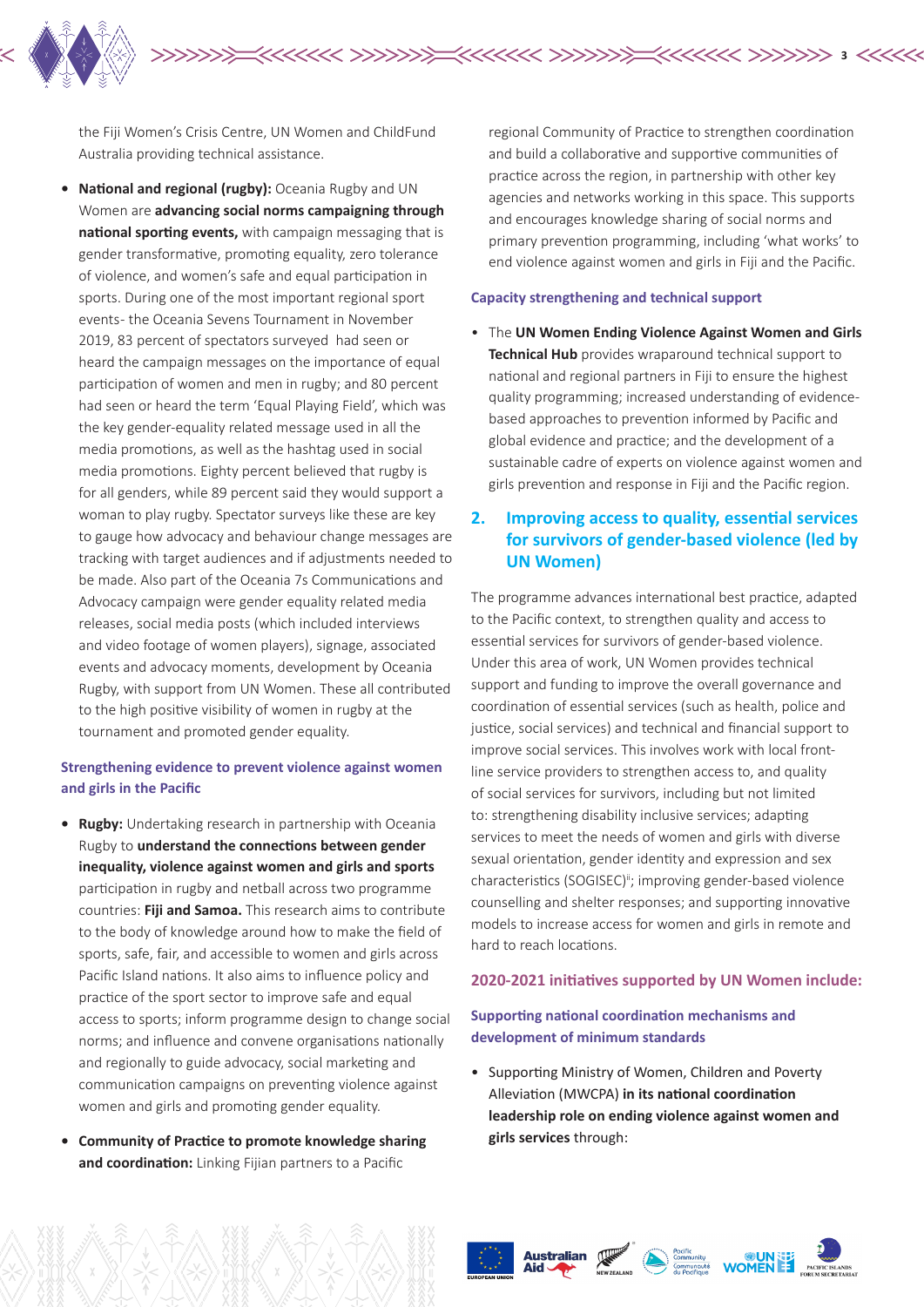

- » **Technical advisory support to the National Ending Violence Against Women and Girls Task Force** to support overall coordination and governance of actions nationally.
- » **Progressing the National Services Delivery Protocol for Responding to Cases of Gender-Based Violence (SDP)**  – this includes the ongoing monitoring and evaluation of the SDP roll-out; the development of the second phase and targeted training for police, justice and health services.
- » Technical advisory support to **develop an administrative data system** to accompany the SDP, allowing for safe and ethical data collection from frontline service providers.
- » **Coordination and programming support to the National Gender-Based Violence Sub Cluster** to further strengthen national preparedness and response to **gender-based violence in emergencies,** specifically in relation to COVID-19.
- Partnering with the MWCPA to develop **Minimum Shelter Standards for Survivors of Gender-Based Violence** inclusive of COVID-19 adapted guidelines to ensure ethical and safety standards and procedures are in place.

#### **Partnering with women's crisis centres and NGOs**

- Partnering closely with the Fiji Women's Crisis Centre to strengthen best practices for gender-based violence response through the **development of counselling courses and broader strategic areas of work on ending violence against women and girls.**
- Supporting national SOGISEC organisation to provide improved access to services for the SOGISEC community.

• Partnering with Fiji Women's Rights Movement in supporting community-based organisations to ensure women in communities have a clearer understanding of justice sector pathways and services regarding family law and gender-based violence.

**4**

**3. Monitoring and reporting government commitments to gender equality and ending violence against women and girls (led by PIFS)**

### **2020-21 initiatives targeting non-state actors supported by PIFS include:**

Fijian non-state actors (NSAs), including civil society organisations and women's groups, also benefit from Pacific Partnership through **strategic engagement, capacity development for monitoring the implementation of national commitments on gender equality, and projects support through small grants.** The PIFS' NSA component of the Pacific Partnership programme works in close concert with the overall approaches supported by UN Women. In 2020, the NSA programme supported the **active engagement of women's CSOs** like the Fiji Women's Rights Movement, FEMLink, National Council of Women and Soqosoqo Vakamarama to engage in PIFS consultative mechanisms including the Annual Regional CSO Forum, 2020 Virtual Forum Economic Ministers' Meeting (FEMM), CROP Heads and NSA Executive Meetings. NSAs also participated in other activities including the Regional Non-State Actor Capacity Building Workshop, the development and validation of a **Policy Monitoring Toolkit on Ending Violence Against Women and Girls, strategic planning toward a Leaders and Mentors Initiative for 'Gender Equality Agents for Change'** and providing technical input toward training modules for NSAs and governments on gender responsive budgeting.